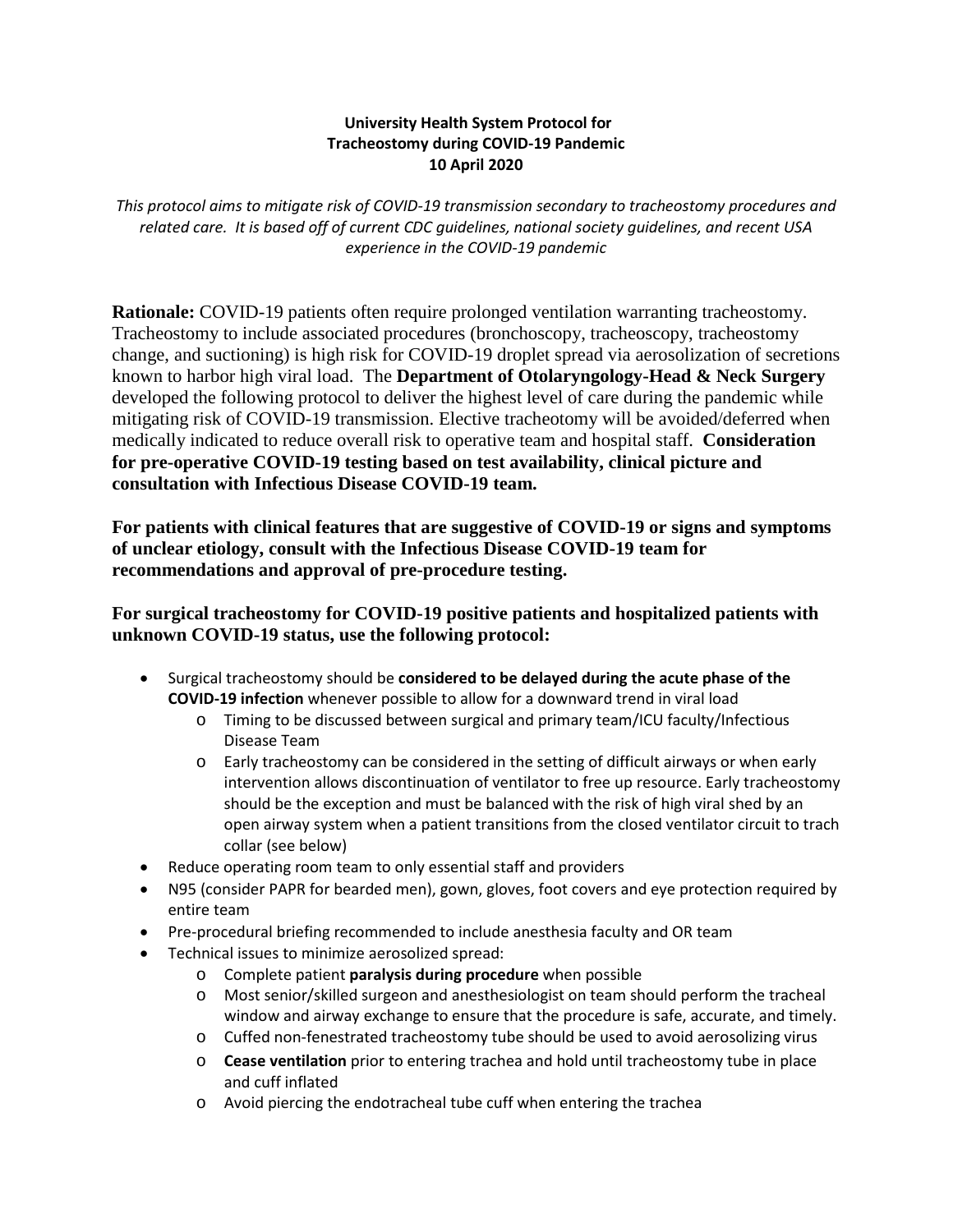- **After exposure of the trachea and prior to creating the tracheotomy, the ETT** should be advanced beyond the anticipated window/entrance point
- Senior most surgeon and anesthesiologist on the team should perform the tracheal window and airway exchange
- o Confirm placement of tracheostomy tube with end tidal CO2 monitor
- of viral shedding while the circuit is temporarily disconnected o HME/bacterial/viral filter should be placed on the tracheostomy tube to reduce the risk
- o Reconnect circuit in the most expeditious manner
- o Ensure no leak from cuff and resume ventilation
- Formal tracheostoma (suturing trachea to skin) discouraged to avoid leak/increased viral spread
- Location of surgical tracheostomy to be determined by OR leadership
	- o While bedside procedure eliminates need for transportation, lighting and room space must be taken into consideration
	- o An experienced anesthesia team will assist during the procedure in the event that it is done outside of the operating room

 *tracheostomy; unlike the United States, bronchoscopy was not considered part of their standard practice. Note: Significant consideration was given to bedside percutaneous tracheostomy. The risk of viral shed was deemed significantly higher given the need from bronchoscopy compared to open tracheostomy with paralysis and held ventilation. Only one society worldwide (Scotland) advocated percutaneous* 

## **Post Tracheostomy Care**

 which carries an increased risk of droplet spread and aerosolization of infectious particles compared to the closed ventilator system **Rationale:** When a tracheostomy patient is removed from the ventilator, an open airway is created

- spread of secretions and associated virus • The **tracheostomy cuff should remain inflated even when patient is off the ventilator** to avoid
- PPE with N95 required for tracheostomy care to include suctioning and removal of tracheostomy ties
- • A HME/filter/Passy Muir valve should be considered after patient is removed from the closed circuit to minimize viral shed
- **Traditional POD#5 tracheostomy tube change will not be performed**
- **Elective tracheostomy tube changes will not be performed**
- Tube change will only be performed when medically indicated
	- o **Inflated, cuffed tracheostomy** tube favored even after patient is off of ventilator
	- o Fenestrated tracheostomy tube discouraged
- If tube change is required due to significant leak/ventilator issues
	- o PPE to include N95 required for entire team
	- o Minimize team members in patient room
	- o Hold ventilation during exchange
	- o If available, use HME/filter/Passy-Muir value to reduce viral spread while patient is temporarily off the circuit